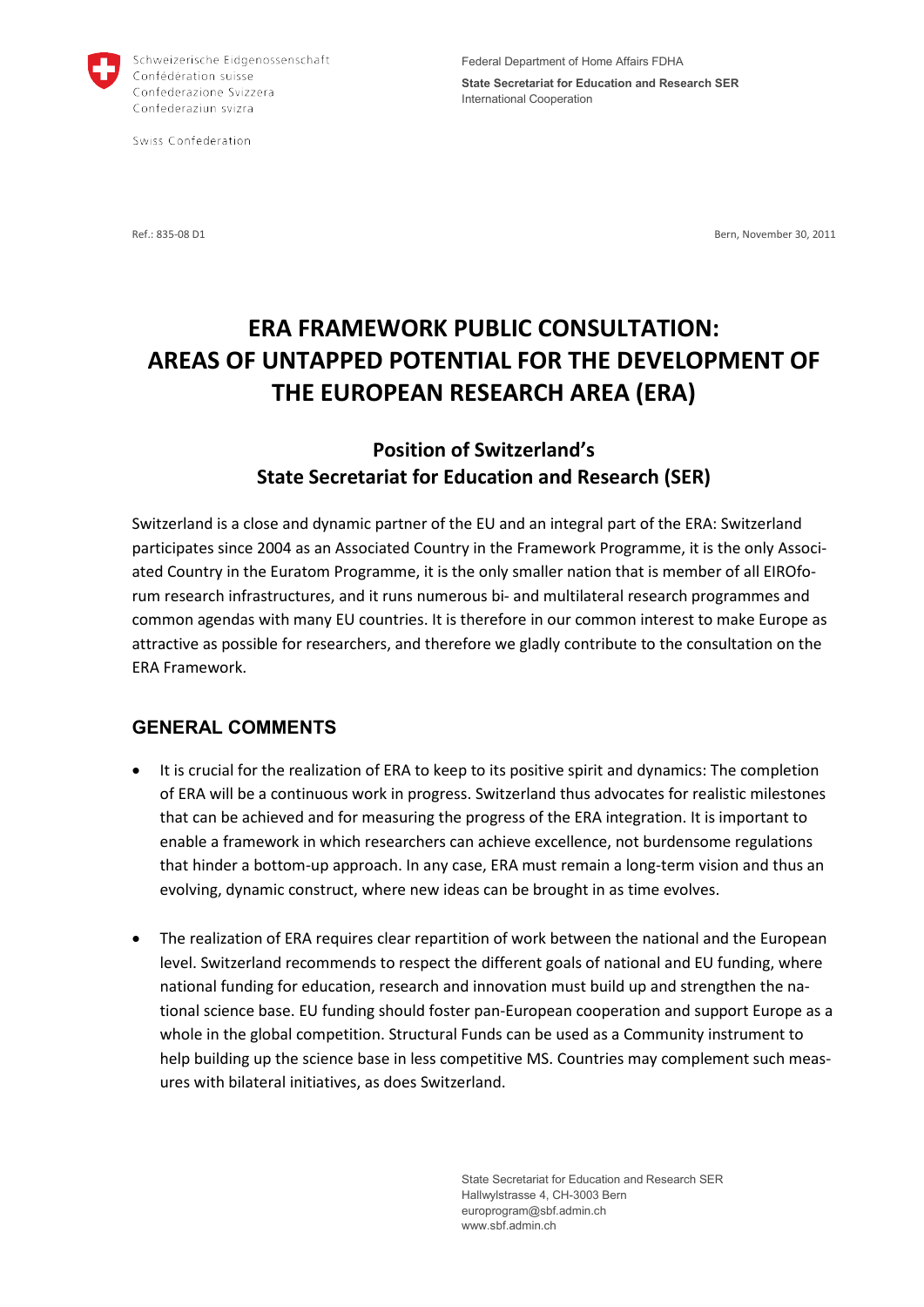- The use of "soft" measures to create an attractive ERA and the close collaboration with national actors and funders should be made attractive. Room should be left for national initiatives, notably through a topping-up funding scheme within Horizon 2020 that supports transnational research cooperation within Europe initiated by Member States and Associated Countries. Switzerland recommends making such instruments lean and with minimum conditions, which should encourage states to cooperate and to build up transnational research cooperation in addition to Horizon 2020 or other measures.
- In order to make the ERA as successful as possible and to ensure that ERA-relevant information is used in an optimal way, stakeholders at different levels need to be involved. Overall, the success of the realization of ERA depends on the involvement of all ERA stakeholders on a trust-based approach for cooperation and coordination.

## **RECOMMENDED ACTIONS**

#### **Researchers**

*Actions recommended at EU level:*

- Ensure that academic careers remain a rewarding option for young Europeans.
- Ensure the recruitment of the best researchers inside and outside Europe on the long term.
- Consider carefully the social security of researchers, portability of pension funds, as well as visa and work permit issues at any level.
- Improve gender and family related issues, particularly with regard to aspects such as dual career couples, maternity leave, family-friendly work schedules, flexible child care services etc.
- Ensure that the standards and targets of the European Charter for Researchers and the Code of Conduct for the Recruitment of Researchers are well known and implemented throughout Europe.

#### **Cross-border operation of research actors**

*Actions recommended at EU level:*

- Ensure that mechanisms should be flexible and easy-to-handle, such as in the D-A-CH- agreements of the "Money Follows Co-operation Line", which funds a part of a research project abroad, and the "Lead Agency", in which national funding organisations accept the evaluation results of partner organisations (all organisations involved fund these cross-border projects together). Other instruments like COST already allow for cross-border bottom-up programming of research activities, thus connecting nationally funded research projects. These instruments foster the building of trust among funding agencies, research-performing institutions and researchers and should be used as instruments instead of creating new instruments or initiatives.
- Ensure the legal right for funding agencies to send money abroad (necessary condition to implement the Money follows cooperation line scheme).
- Enhance the political acceptance of such schemes as necessary and beneficiary for all in the medium and long term.
- Recognize that confidence in cross-border activities can be achieved when researchers, research performing organizations or funding agencies have the possibility to build up trust over time. Therefore, such measures must be launched in a bottom-up manner.